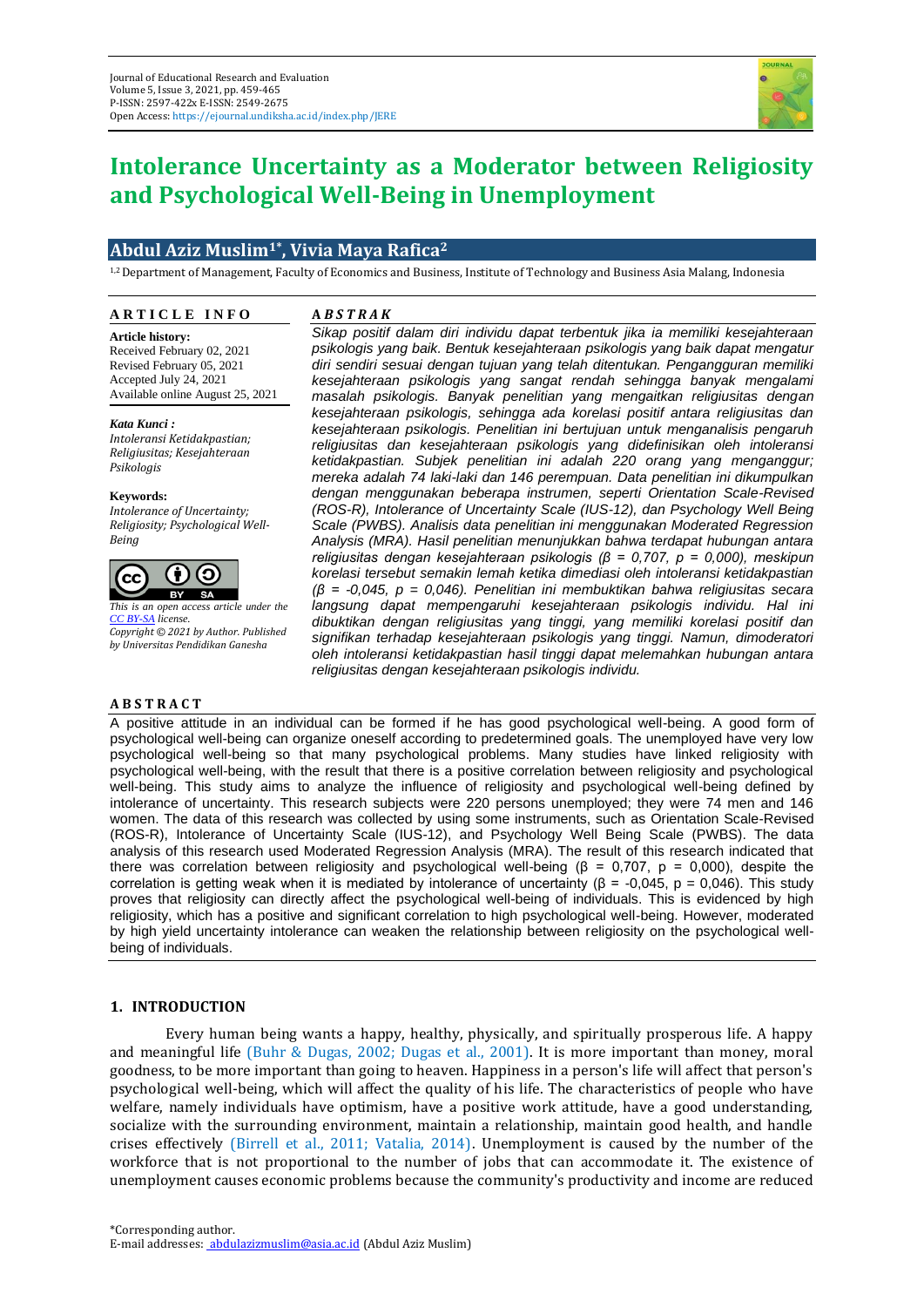so that it can cause problems, one of which is the psychological Impact. The absence of income causes the unemployed to minimize expenses and causes a decrease in the level of prosperity and welfare so that prolonged unemployment can have a negative psychological effect on the unemployed and their families. This is inseparable from the role of adults who can work and earn income to achieve a high level of welfare (Konstam et al., 2015; Tolin et al., 2003).

One important variable that has a relationship with psychological well-being is the level of a person carrying out his religious rituals, which can be seen from the quality and quantity of what is often called religiosity. Individuals with a high level of religiosity tend to have more peace of mind and adequate social welfare (Dunbar, 2021; Grenier et al., 2005). Individuals who have a high level of religiosity tend to feel calmer, do not feel lonely, and have high psychological well-being (Ladouceur et al., 2000; Ryff & Keyes, 2010). Various studies that have been carried out have had positive results; namely, there is a positive relationship between religiosity and psychological well-being (Carluci et al., 2015; Chen & Hong, 2010). However, it was found in other studies that stated that religious participation is related to emotional well-being, and there is no evidence that there is a role for religiosity in psychological wellbeing (Carleton et al., 2007; Holder et al., 2016). From the research above, it is stated that there are differences in results, so this is an opportunity for further research to be carried out by adding several other variables.

Based on this, it can be concluded that a variable that can be directly connected to welfare can be determined by a variable, namely the moderator variable. In this study, uncertainty intolerance was used as a moderating variable. Uncertainty intolerance can increase the negative impact of stress on anxiety (Chen & Hong, 2010). According to research, anxiety causes a lack of psychological well-being (Zlomke & Jeter, 2014). So it can be said that uncertainty intolerance correlates with psychological well-being in individuals. An adverse reaction to an event that is not certain will impact the cognitive, emotional, and behavior that it raises. This can impact the individual's psychological condition, such as causing anxieties and anxiety (Zlomke & Jeter, 2014), adverse life events, other than that it can lead to depression, with feelings of irritability (Barahman & Haji, 2014). Individuals with high uncertainty intolerance can cause anxiety levels to increase and worsen individual health (Fergus, 2013). The anxiety experienced by each individual can cause the psychological well-being of a person. Uncertainty intolerance has been documented in several studies. To date, the literature on uncertainty intolerance has focused primarily on its relationship with worry and Generalized Anxiety Disorder (GAD), an anxiety disorder with worry as a core feature.

This study aims to analyze the effect of religiosity on psychological well-being and use uncertainty intolerance as a moderator variable. This research is expected to answer research problems regarding the relationship between religiosity and psychological well-being and provide theoretical benefits in psychological well-being and contribute to positive knowledge, especially in psychology. This research is also expected to be a reference and information for individuals who have not yet received a job or are unemployed regarding psychological well-being.

#### **2. METHODS**

This study uses a quantitative research method (Sugiyono, 2014). Quantitative research is a research method explaining phenomena using numerical data, then analyzed using statistics to obtain findings. In quantitative research, a research instrument is needed to bridge between subjects and objects (substantially between theoretical and empirical matters, between concepts and data). The extent to which the data reflects the concept to be measured depends on the instrument used to collect data. In this study, subjects were young men aged 18-35 who had not yet got a job or were unemployed in Malang, East Java, men (74 people) and women (146 people). Unemployment is a condition in which someone belonging to the labour force wants to get a job but has not been able to get it, and they are doing business activities in the last four weeks to find work. The sampling technique from the population in the study was using simple random. The dependent variable in this study is psychological well-being. Psychological wellbeing is an encouragement to explore the individual's potential as a whole. This urge can cause a person to surrender to circumstances that make the individual's psychological well-being low, or the individual tries to improve living conditions that will make the individual's psychological well-being high. The independent variable in this study is religiosity. Religiosity is a system of symbols, beliefs, and value systems that are all institutionalized and centred on issues that are lived in as the most meaningful things. Glock and stark define religiosity as a religious commitment (which is related to belief or religion), which can be done through the activities of individuals concerned with their religion and belief. The moderator variable in this study is uncertainty intolerance. A person with high uncertainty intolerance can experience difficulty accepting themselves, accepting circumstances, and making themselves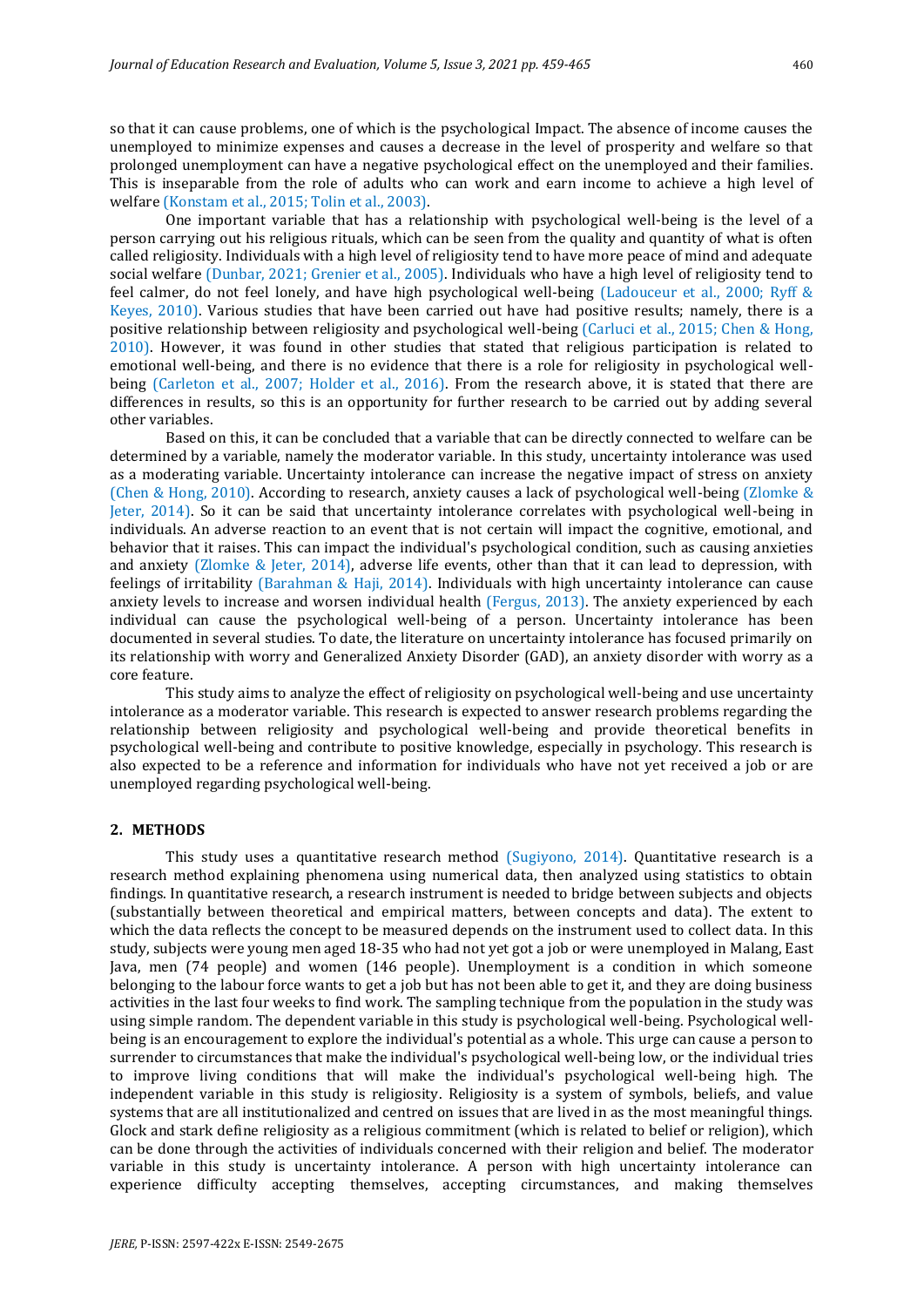psychologically unwell. Everyone has an experience of uncertainty, where uncertainty is often or challenging to control, making individuals unable to tolerate uncertainty, which results in anxiety, anxiety, and depression (Mantzios et al., 2014).

Data analysis in this study used Moderated Regression Analysis (MRA). MRA is a particular application of multiple linear regression where the regression equation contains an interaction element of the multiplication of two or more independent variables (Liana, 2009). Data analysis in this study was used to determine the direct effect of religiosity on psychological well-being. After that, the analysis is also used to see the moderating variable's direct effect, namely uncertainty intolerance, to the dependent variable, namely, psychological well-being. Besides, to determine the effect of the independent variable (religiosity) on the dependent variable psychological well-being moderated by the uncertainty intolerance variable on unemployment in Malang. The research implementation firstly conducted a try out on the research instrument to obtain the instrument's validity and reliability, which was carried out on 50 unemployed people in the city of Malang. Furthermore, in collecting data to find subjects who have not worked or are unemployed, the data collection process uses the google form link giving method, which contains three questionnaires. This process was carried out to follow health protocols during the Covid-19 pandemic.

#### **3. RESULT AND DISCUSSION**

#### **Results**

From the results of the research data search, it was found that the number of subjects who matched the criteria was 220 people spread over 74 male and 146 female, with the highest number of ages between 21-25 years. The complete description is shown in Table 1.

| Characteristics | Amount (n) | Percentage (%) |  |
|-----------------|------------|----------------|--|
| Age             |            |                |  |
| < 20 years      | 12         | 5,5            |  |
| 21 - 25 years   | 172        | 78,2           |  |
| 26 - 30 years   | 27         | 12,3           |  |
| > 30 years      | 9          | 4,1            |  |
| Gender          |            |                |  |
| Male            | 74         | 33,6           |  |
| Female          | 146        | 66,4           |  |
| <b>Total</b>    | 220        | <b>100</b>     |  |

**Table 1.** Description of Subject Characteristics (n = 220)

This research variable's description contained three variables, including religiosity, uncertainty intolerance, and psychological well-being. Based on the results of the variable analysis, data for the variable of religiosity has an average (score 59.68) with a range (score 14-70 points), then for the uncertainty intolerance variable has an average (score 40.30) with a range (score 12- 60 points), and the last variable psychological well-being has a mean (score 140.20) with a gap (score 42-210 points).

Furthermore, before the MRA analysis is carried out, the assumption test is carried out. First, the assumption test is carried out using the normality and linearity test. The normality test is used to determine whether the dependent, independent, or both variables are normally distributed, close to normal, with the applicable criteria, namely if the significance value is> 0.05, which means that the residuals are normally distributed. Meanwhile, the linearity test determines whether the dependent variable and the independent variable have a linear or not significant relationship. Linearity test can be done through a test of linearity. The applicable criteria are if the significance value at linearity is  $\leq 0.05$ ; between the independent variables and the dependent variable, there is a linear relationship.

The normality test results are known (p = 0.243) and (Z = 1.026), then the residual value is average. Then the linearity test was performed. Namely, the two variables' tolerance value was more than 0.10, and the VIF value was less than 10, so it can be concluded that there is no multicollinearity problem in the regression model. After finding the normality and linearity test values, the correlation test between variables was carried out.

After the assumption test is carried out, then the correlation test between variables is carried out where the results of this correlation test are to determine the relationship between variables. The correlation test result is that there is a negative correlation between religiosity and uncertainty intolerance ( $r = -0.011$ ,  $p = 0.872$ ), which means that the higher the religiosity, the lower the intolerance of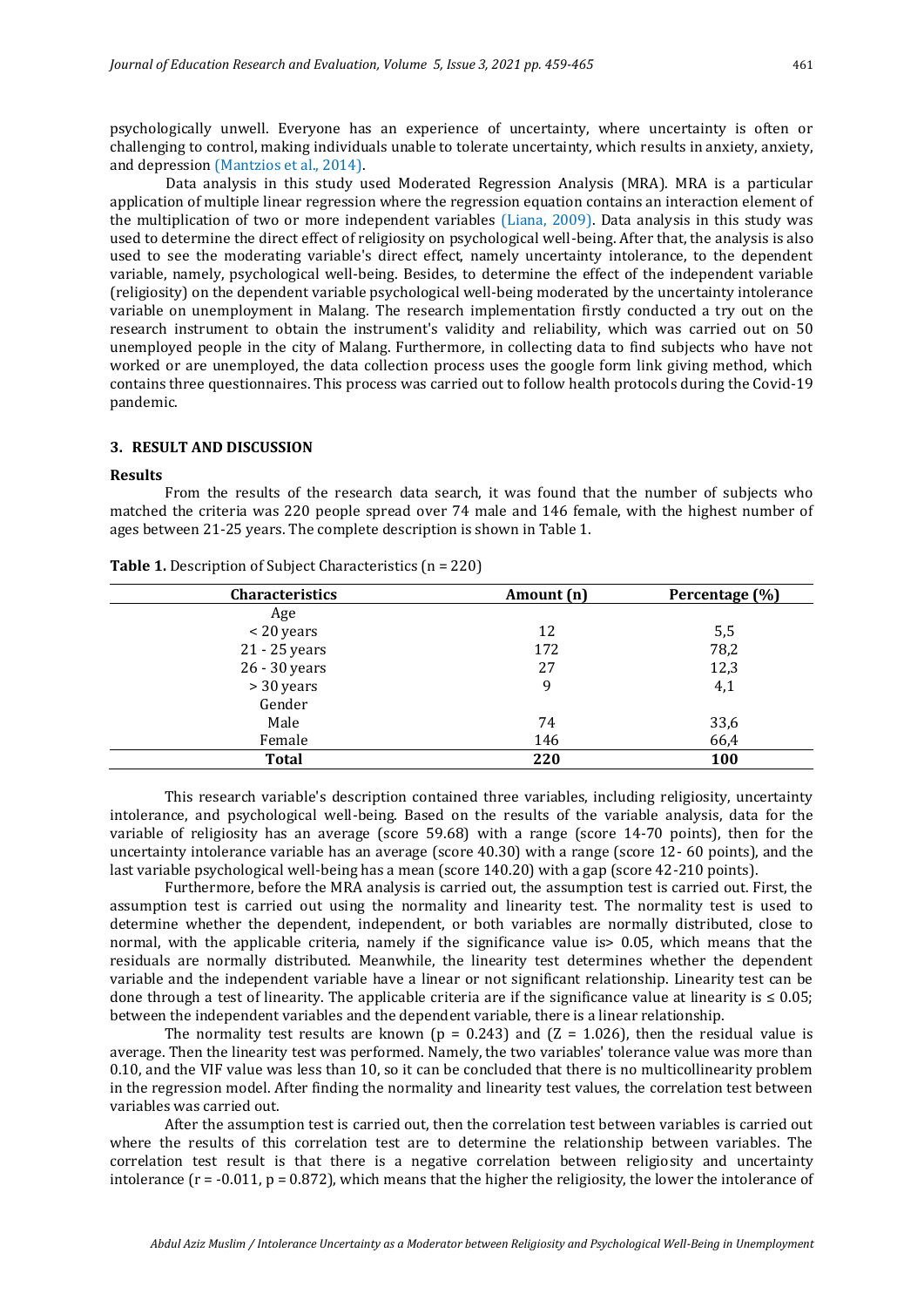uncertainty and vice versa. Furthermore, the relationship between religiosity and psychological wellbeing has a significant positive correlation ( $r = 0.320$ ,  $p = 0.000$ ), which means that the higher the religiosity, the higher the psychological well-being and vice versa. The lower the religiosity, the lower the psychological well-being. Besides, there is a relationship between intolerance of uncertainty and psychological well-being ( $r = 0.172$ ,  $p = 0.011$ ), which means that the higher the intolerance of uncertainty, the higher the psychological well-being. Table 2 shows the correlation between the research variables of religiosity, intolerance of uncertainty, and psychological well-being, along with the complete data.

**Table 2.** The Effect of Religiosity on Psychological Well-Being with Uncertainty Intolerance Moderation

| Variable                 | Coefficient $(\beta)$ |          |               |
|--------------------------|-----------------------|----------|---------------|
| Religiosity              | 2.319                 | $2.579*$ | 0.011         |
| Intolerance Uncertainty  | 3.058                 | $2.502*$ | 0.013         |
| Psychological Well-Being | $-0.045$              | $2.003*$ | 0.046         |
|                          |                       | - -      | $\sim$ $\sim$ |

*Information: \* p < 0.050*

The form of moderation effect of uncertainty intolerance on the effect of religiosity on psychological well-being is quasi moderation, which involves religiosity, uncertainty intolerance, and the interaction of religiosity and uncertainty intolerance as independent variables and psychological wellbeing as the dependent variable. Figure 1 shows the analysis results, which can be described to see an image of the interaction between variable.



**Figure 2.** The Effect of Religiosity with Psychological Well-Being with Uncertainty Intolerance Moderated

Information : p<0.001\*\*\*, p<0.05\*  $\rightarrow$  Direct Relationship -------------- Indirect Relationship

#### **Discussion**

The first analysis results are to determine the first hypothesis, namely that there is a direct influence between religiosity and unemployment psychological well-being. The first analysis results showed a positive and significant influence between religiosity on psychological well-being ( $\beta$  = 0.707, p = 0.000). This means that the higher a person's level of religiosity, the higher his psychological well-being. This shows that the first hypothesis can be accepted. This is in line with previous research, which states a positive relationship between religiosity and welfare. This is because individuals feel more at peace with worldly events when they connect them to God's will, so they tend to be calmer, be more grateful for what they have, and appreciate their life more (Ivtzan et al., 2009; Zeenat & Soha, 2012). The results above will then be added to the next variable, namely uncertainty intolerance, to prove the second hypothesis. Namely, there is an influence between uncertainty intolerance and psychological well-being in unemployment. The regression results between religiosity, uncertainty intolerance, and the interaction between religiosity and uncertainty intolerance on psychological well-being. The analysis showed that uncertainty intolerance on psychological well-being was significant ( $\beta$  = 3.058, p = 0.013). This means that the second hypothesis is accepted.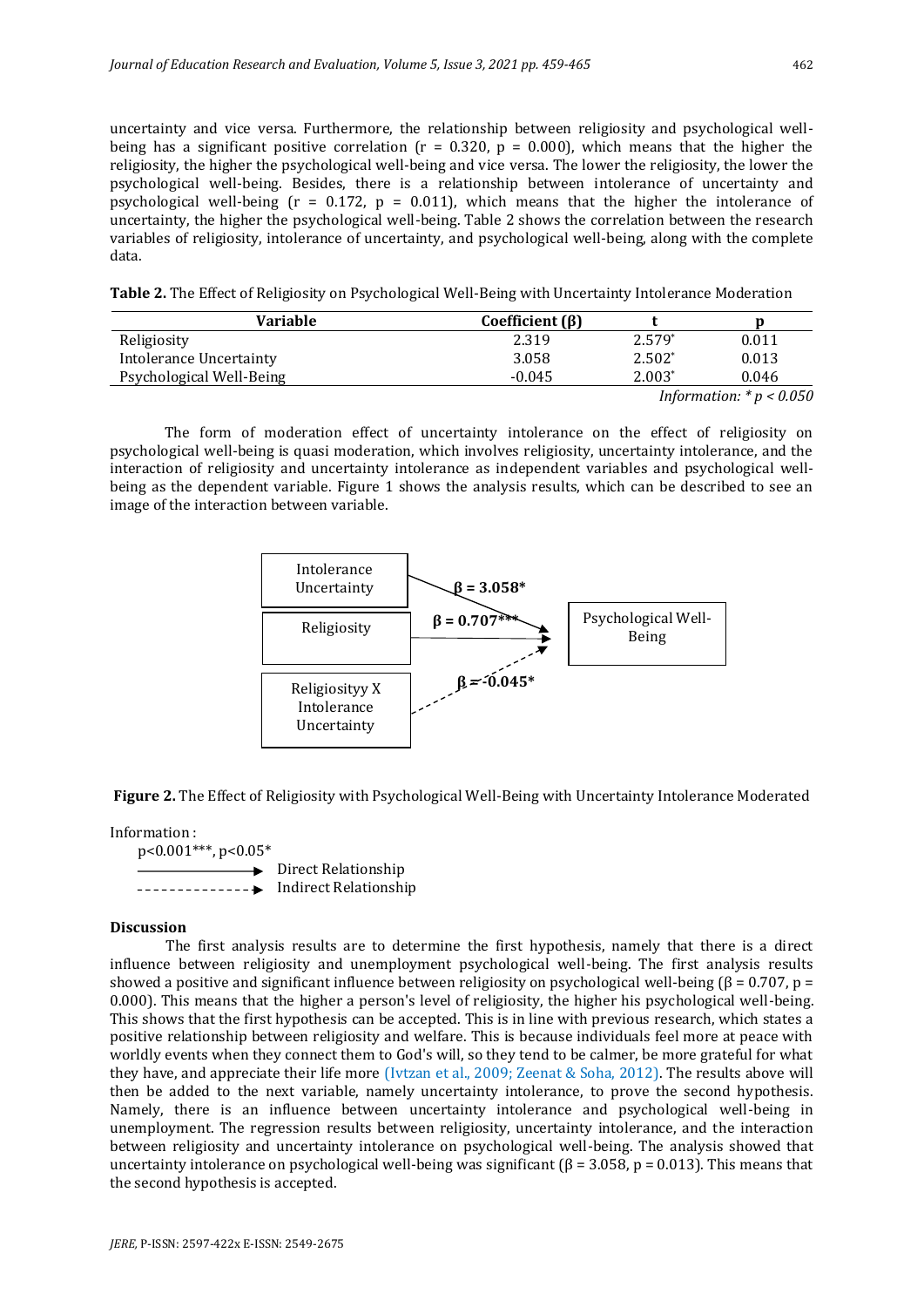The results showed that the higher the uncertainty intolerance, the higher the psychological wellbeing. This is because this study's subjects have the most significant contribution, namely from the early adult development stage. Early adulthood is a transitional period that physically, mentally, and emotionally undergoes many changes (Hurlock, 2011; Tolin et al., 2003). In early adulthood, according to Piaget, the thinking of adolescents and early adulthood is still the same, so that when faced with problems, the mindset of early adults remains the same during adolescence. This is following the study results that the research subjects still have high psychological well-being even though the intolerance of uncertainty is also high. Furthermore, to prove the third hypothesis by positioning the uncertainty intolerance variable as the moderator variable. The analysis results show that religiosity has a significant and negative effect on psychological well-being with the moderation of uncertainty intolerance  $(\beta = -0.045, p = 0.046)$ . This shows that the intolerance of uncertainty as a moderator can weaken the influence of religiosity on psychological well-being in unemployment due to changes in the shape of religiosity's influence on psychological well-being. This shows that the third hypothesis is rejected.

Many previous studies have discussed the relationship between religiosity and psychological well-being. One of them is discussed by previous study who found that religiosity helps individuals to maintain psychological health under challenging situations (Argyle, 2001; Buhr & Dugas, 2002). There are two ways to support the realization of psychological well-being through religiosity, namely first through social support obtained from the religious community. Second, helping individuals find the meaning of an event experienced, such as that an accident is not an accident but is interpreted as an easy way after the individual gets an accident. In this study, the existence of a moderator, namely uncertainty intolerance, can weaken the relationship between religiosity and psychological well-being following previous studies, which found that religiosity did not affect psychological well-being due to several factors (Konstam et al., 2015; Mantzios et al., 2014). These factors are the perceptions of individuals who focus more on objective factors in providing welfare assessment. For example, basic needs are met, get a decent and safe job, work that is fun rather than subjective factors such as feelings of closeness and support from God. This factor then creates a gap between religiosity and psychological well-being (Carleton et al., 2007; Hadjam & Nasiruddin, 2003). Besides, uncertainty intolerance weakens the relationship between religiosity and psychological well-being in unemployment because uncertainty intolerance is more appropriate for samples with clinical disorders. After all, they have different working conditions between clinical and nonclinical samples (Carleton et al., 2012; Rosen et al., 2014). This study uses a sample of unemployment, which is non-clinical, so uncertainty intolerance in how to interpret it is different from the clinical sample.

Overall, this study proves that religiosity can directly affect the psychological well-being of individuals. This is evidenced by high religiosity, which has a positive and significant correlation to high psychological well-being. However, moderated by high yield uncertainty intolerance can weaken the relationship between religiosity and individuals' psychological well-being. Based on this study results, individuals who do not have a job or are unemployed have a high intolerance of uncertainty. High religiosity with high intolerance can also weaken individuals' psychological well-being who do not have a job or are unemployed. This finding indirectly indicates that the uncertainty intolerance of unemployed individuals has a high value, so that it needs to be reconsidered in society's efforts to create psychological well-being. In other words, to get psychological well-being in individuals who are unemployed or have not worked, one way can be done by minimizing the uncertainty intolerance.

### **4. CONCLUSION**

Based on the results of the research, hypothesis testing, and discussion, it can be concluded that religiosity has a positive and significant correlation to psychological well-being. This means that the higher the subject's religiosity, the higher the individual's psychological well-being. Besides, there is a significant correlation between uncertainty intolerance and psychological well-being. The results also show that religiosity moderated by uncertainty intolerance has a negative direction of the relationship or can weaken religiosity's relationship to psychological well-being.

### **5. ACKNOWLEDGEMENT**

Our thanks go to all those who have helped make this research activity a success, some I may not be able to mention one by one without reducing my incredible gratitude. But several parties directly provide support to the researchers, including: To all research subjects who have been willing to provide the data needed in this study; Psychology colleagues; LPPM Malang Institute of Technology and Business as an institution that provides the opportunity for us to conduct research.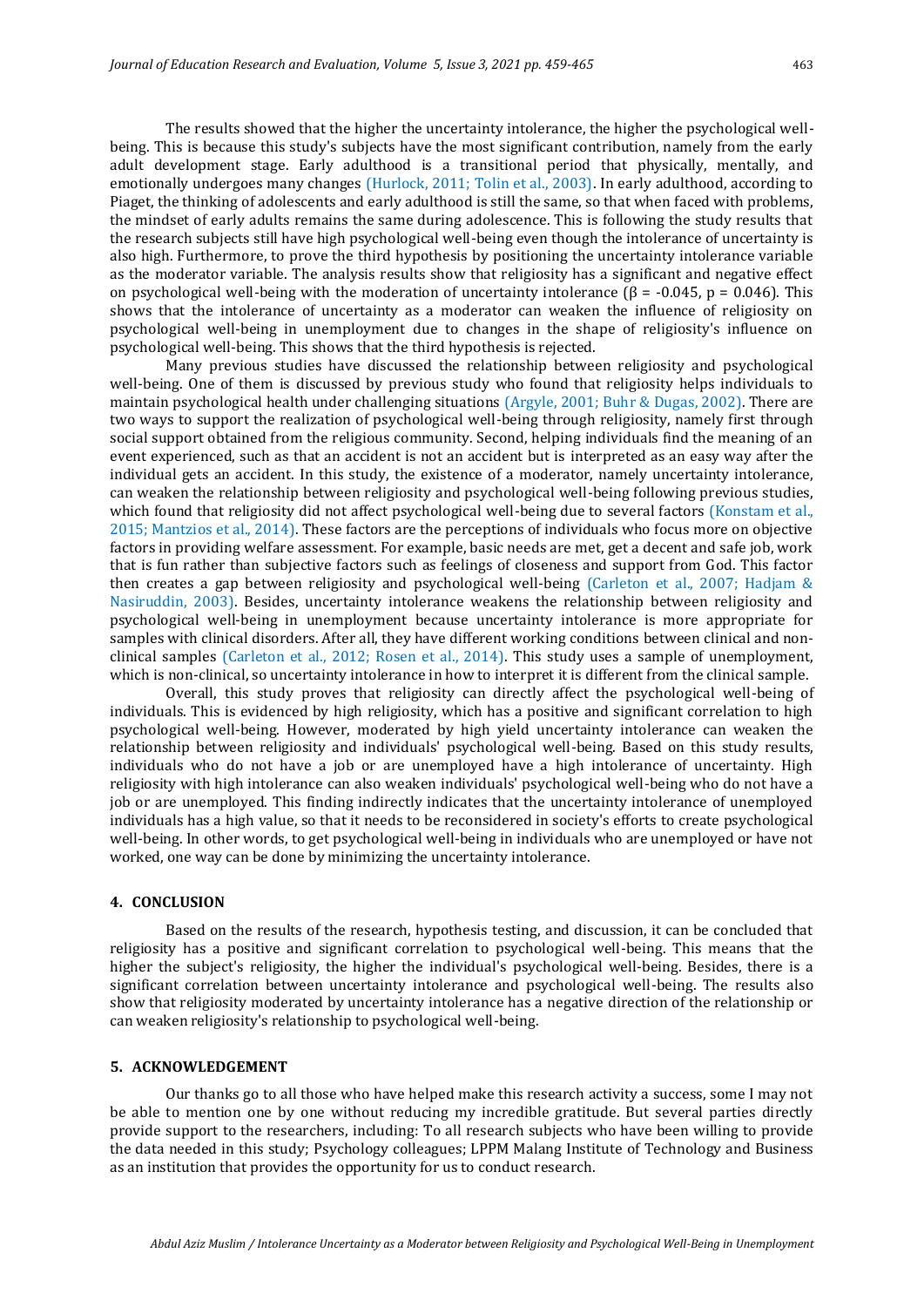#### **6. REFERENCES**

Argyle, M. (2001). *The Psychology of happiness* (2nd ed.). Routledge.

- Barahman, U., & Haji, A. (2014). The Impact of intolerance of uncertainty, worry, and irritability on life quality in a person with epilepsy. *Epilepsy Research*, *108*, 1335–1344. https://doi.org/10.1016/j.eplepsyres.2014.07.002.
- Birrell, J., Meares, K., Wilkinson, A., & Freeston, M. (2011). Toward a definition of intolerance of uncertainty: A review of factor analytical studies of the Intolerance of Uncertainty Scale. *Clinical Psychology Review*, *31*(7), 1198–1208. https://doi.org/10.1016/j.cpr.2011.07.009.
- Buhr, K., & Dugas, M. J. (2002). The intolerance of uncertainty scale: Psychometric properties of the English version. *Behaviour Research and Therapy*, *40*(8), 931–945. https://doi.org/10.1016/S0005-7967(01)00092-4.
- Carleton, R. N., Mulvogue, M. K., Thibodeau, M. A., McCabe, R. E., Antony, M. M., & Asmundson, G. J. (2012). Increasingly certain about uncertainty: Intolerance of uncertainty across anxiety and depression. *Journal of Anxiety Disorders*, *26*(3), 468–479. https://doi.org/10.1016/j.janxdis.2012.01.011.
- Carleton, R. N., Norton, M. P. J., & Asmundson, G. J. (2007). Fearing the unknown: A short version of the Intolerance of Uncertainty Scale. *Journal of Anxiety Disorders*, *21*(1), 105–117. https://doi.org/10.1016/j.janxdis.2006.03.014.
- Carluci, L., Tommasi, M., Balsamo, M., Furnham, A., & Saggino, A. (2015). Religious fundamentalism and psychological well-being: an Italian study. *Journal of Psychology and Theology*, *43*(1). https://doi.org/10.1177/009164711504300103.
- Chen, C. Y., & Hong, R. Y. (2010). Intolerance of uncertainty moderates the relation between adverse life events and anxiety. *Personality and Individual Differences*, *49*, 49–53. https://doi.org/10.1016/j.paid.2010.03.006.
- Dugas, M. J., Gosselin, P., & Ladouceur, R. (2001). Intolerance of uncertainty and worry: Investigating specificity in a nonclinical sample. *Cognitive Therapy and Research*, *25*(5), 551–558. https://doi.org/10.1023/A:1005553414688.
- Dunbar, R. I. (2021). Religiosity and religious attendance as factors in wellbeing and social engagement. *Religion, Brain & Behavior*, *11*(1), 17–26. https://doi.org/10.1080/2153599X.2020.1712618.
- Fergus, T. A. (2013). Cyberchondria and intolerance of uncertainty: Examining when individuals experience health anxiety in response to internet searches for medical information. *Cyberpsychology, Behavior, and Social Networking*, *16*(10), 735–739. https://doi.org/10.1089/cyber.2012.0671.
- Grenier, S., Barrette, A. M., & Ladouceur, R. (2005). Intolerance of uncertainty and intolerance of ambiguity: Similarities and differences. *Personality and Individual Differences*, *39*(3), 593–600. https://doi.org/10.1016/j.paid.2005.02.014.
- Hadjam, M. N. R., & Nasiruddin, A. (2003). Peranan kesulitan ekonomi, kepuasan kerja dan religiusitas terhadap kesejahteraan psikologis. *Jurnal Psikologi*, *30*(2), 72–80. https://doi.org/10.22146/jpsi.7026.
- Holder, M. D., Coleman, B., Krupa, T., & Krupa, E. (2016). Well-Being's Relation to Religiosity and Spirituality in Children and Adolescents in Zambia. *Journal of Happiness Studies*, *17*(3), 1235– 1253. https://doi.org/10.1007/s10902-015-9640-x.
- Hurlock, E. B. (2011). *Psikologi Perkembangan: Suatu Pendekatan Sepanjang Rentang Kehidupan*. Erlangga.
- Ivtzan, I., Chan, C. P., Gardner, H. E., & Prashar, K. (2009). Linking religion and spirituality with psychological well-being: Examining self-actualization, meaning in life, and personal growth initiative. *Journal of Religion and Health*, *52*(3), 915–929. https://doi.org/10.1007/s10943-011- 9540-2.
- Konstam, V., Celen-Demirtas, S., Tomek, S., & Sweeney, K. (2015). Career adaptability and subjective wellbeing in unemployed emerging adults: A promising and cautionary tale. *Journal of Career Development*, *42*(6), 463–477. https://doi.org/10.1177/0894845315575151.
- Ladouceur, R., Gosselin, P., & Dugas, M. J. (2000). Experimental manipulation of intolerance of uncertainty: A study of a theoretical model of worry. *Behaviour Research and Therapy*, *38*(9), 933–941. https://doi.org/10.1016/S0005-7967(99)00133-3.
- Liana, L. (2009). Penggunaan MRA dengan spss untuk menguji pengaruh variable moderating terhadap hubungan antara variabel independen dan variable dependen. *Jurnal Teknologi Informasi Dinamik*, *14*(2), 90–97. https://www.academia.edu/download/35843322/moderating.pdf.
- Mantzios, M., Wilson, J. C., Linnell, M., & Morris, P. (2014). The role of gloomy cognition, intolerance of uncertainty, mindfulness, and self-compassion in weight regulation among male army recruits. *Department of Psychology*, *6*. https://doi.org/10.1007/s12671-014-0286-2.